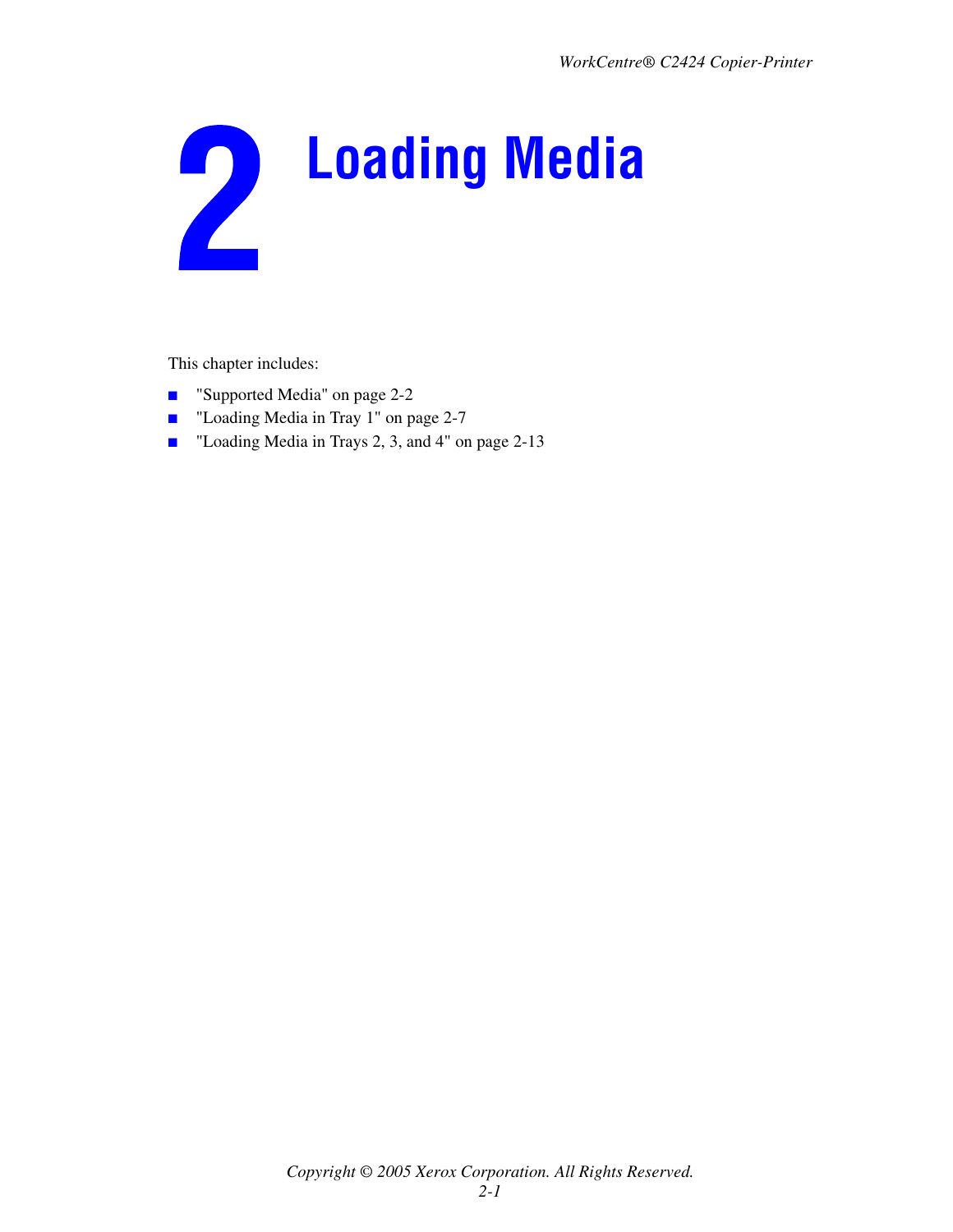# <span id="page-1-0"></span>**Supported Media**

This section includes:

- ["Tray and Media Usage Guidelines" on page 2-2](#page-1-1)
- ["Duplex Automatic Document Feeder Guidelines" on page 2-3](#page-2-0)
- ["Supported Papers, Transparencies, and Other Specialty Media" on page 2-4](#page-3-0)
- ["Supported Envelopes" on page 2-5](#page-4-0)
- ["Media Storage Guidelines" on page 2-6](#page-5-1)
- ["Media that May Damage Your System" on page 2-6](#page-5-0)

Your system is designed to be used with a variety of paper types. Follow the guidelines in this section to ensure the best print and copy quality and to avoid jams.

For best results, use Xerox printing media specified for your WorkCentre C2424 Copier-Printer. They are guaranteed to produce excellent results with your system. For the most current information about Xerox printing media, go to [www.xerox.com/office/c2424support](http://www.office.xerox.com/cgi-bin/printer.pl?APP=udpdfs&PAGE=color&Model=WorkCentre+C2424&PgName=tech&Language=english).

#### **Caution**

Damage caused by using unsupported paper, transparencies, and other specialty media is not covered by the Xerox warranty, service agreement, or Total Satisfaction Guarantee. The Total Satisfaction Guarantee is available in the United States and Canada. Coverage may vary outside these areas; please contact your local representative for details.

## <span id="page-1-1"></span>**Tray and Media Usage Guidelines**

The system trays accommodate most sizes and types of paper, transparencies, or other specialty media.

- Do not overload the paper tray. Do not load paper above the fill line on the inside of the paper guide.
- Adjust the paper guides to fit the paper size. For Trays 2, 3, and 4, the paper guides click into place when they are adjusted correctly.
- If excessive jams occur, use paper, transparencies, or other specialty media from a new package.
- Custom size paper can be printed only from Tray 1.
- Xerox Professional Solid Ink Photo Paper, Xerox Professional Solid Ink Glossy Paper, and Xerox Professional Solid Ink Trifold Brochures, can be printed from any tray, although they exceed the recommended weight guidelines for Trays 2–4.
- Use Xerox Professional Solid Ink Transparencies; print quality may vary with other transparencies.
- When printing photos, postcards, or brochures, some attention to stacking in the output tray may be required.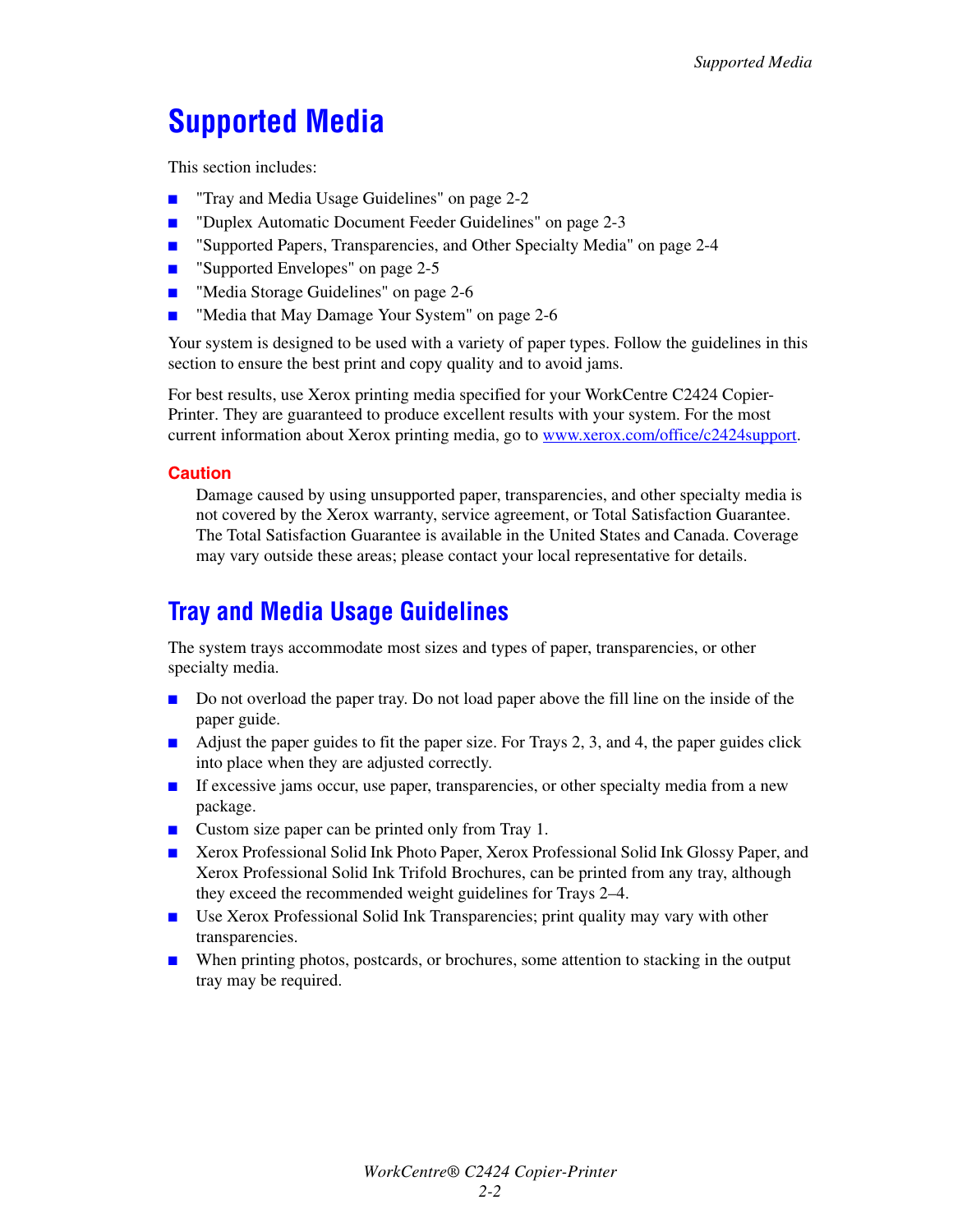- Use only paper envelopes. Do not use envelopes with windows, metal clasps, or adhesives with release strips.
- Do not print CD labels in this system.
- When using pre-punched paper, load the paper so that the holes are on the right side of the tray. Adjust print and copy margins to accommodate the pre-punched holes.

## <span id="page-2-0"></span>**Duplex Automatic Document Feeder Guidelines**

The document feeder accommodates original sizes from  $114 \times 140$  mm  $(4.5 \times 5.5)$  in.) to 216 x 356 mm (8.5 x 14.0 in.), with weights within the following range: 60–120  $\text{g/m}^2$  (16–32 lb. Bond) (22–45 lb. Cover).



Videos are available with instructions for using the document feeder. Videos are located on the User Documentation CD-ROM and at [www.xerox.com/office/](http://www.office.xerox.com/cgi-bin/printer.pl?APP=udpdfs&Page=color&Model=WorkCentre+C2424&PgName=userdocvideos&Filename=scan_doc_feeder.htm&language=english) [c2424support.](http://www.office.xerox.com/cgi-bin/printer.pl?APP=udpdfs&Page=color&Model=WorkCentre+C2424&PgName=userdocvideos&Filename=scan_doc_feeder.htm&language=english)

Follow these guidelines when loading originals into the document feeder:

- Load originals faceup, so the top of the document enters first.
- Place only loose sheets of paper in the document feeder.
- Adjust the paper guides so they fit against the originals.
- Insert paper in the document feeder only when the ink on the paper is completely dry.

Use the glass rather than the document feeder to copy or scan the following types of originals:

- Paper with paper clips or staples attached
- Paper with wrinkles, curls, folds, tears, or notches
- Coated or carbonless paper, transparencies, or items other than paper such as cloth or metal
- Envelopes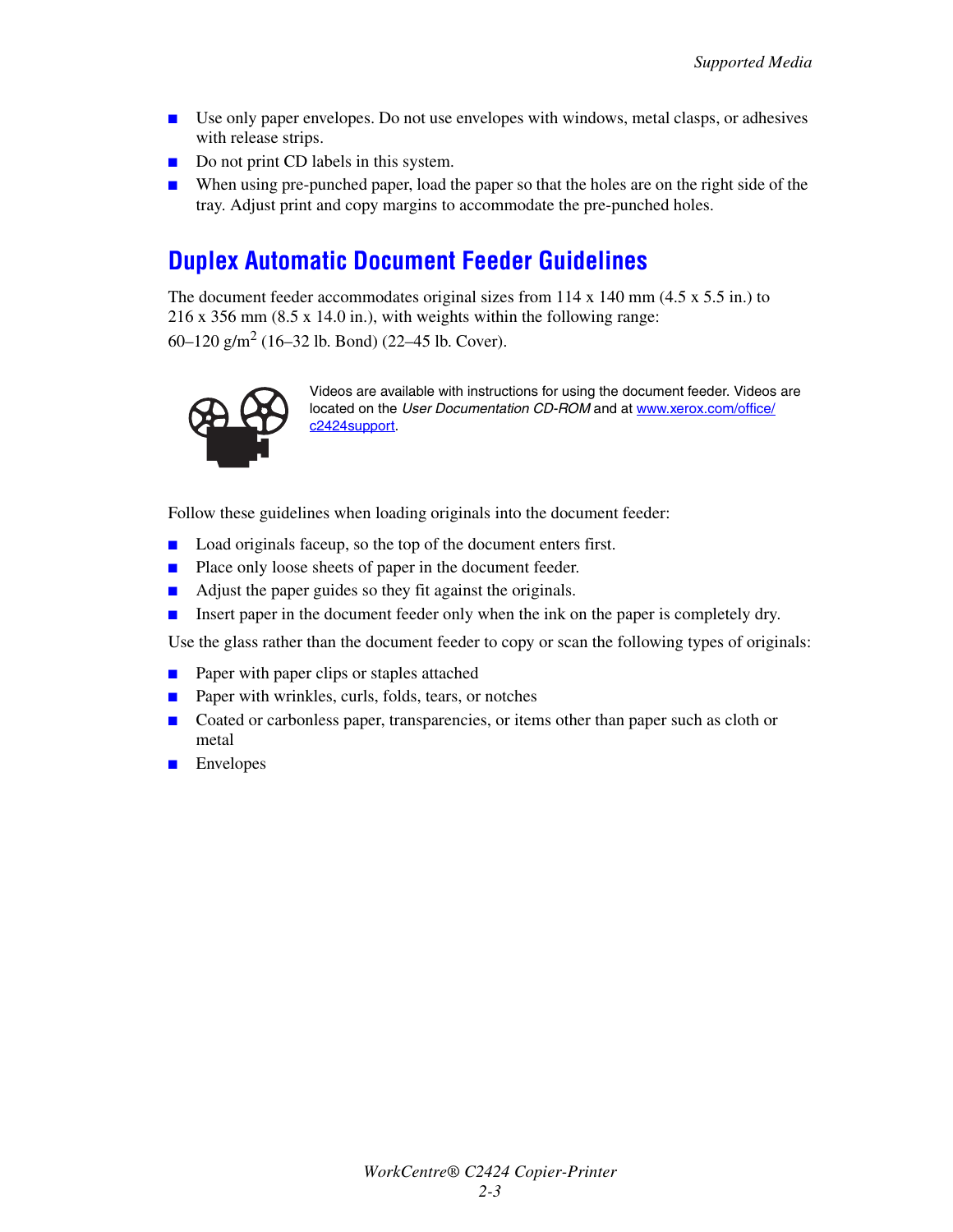| <b>Paper Sizes</b>                                                                                                                                                                   | <b>Paper Types</b>                                                                                                              | <b>Paper Weight/Description</b>                                          | Any Tray  | Tray 1 Only | <b>Auto 2-Sided Printing</b> | 1-Sided Printing Only |
|--------------------------------------------------------------------------------------------------------------------------------------------------------------------------------------|---------------------------------------------------------------------------------------------------------------------------------|--------------------------------------------------------------------------|-----------|-------------|------------------------------|-----------------------|
| Letter (8.5 x 11.0 in.)<br>A4 (210 x 297 mm)                                                                                                                                         | Plain Paper,<br>Letterhead,                                                                                                     | 60-120 $q/m^2$<br>(16-32 lb. Bond) (22-45 lb. Cover)                     |           |             |                              |                       |
| Legal (8.5 x 14.0 in.)<br>Executive (7.25 x 10.5 in.)<br>A5 (148 x 210 mm)<br>Statement (5.5 x 8.5 in.)<br>US Folio (8.5 x 13 in.)<br>B5 ISO (176 x 250 mm)<br>B5 JIS (182 x 257 mm) | <b>Card Stock</b>                                                                                                               | 121-220 g/m <sup>2</sup><br>(33-40 lb. Bond) (46-80 lb. Cover)           |           | $\bullet$   |                              |                       |
| Letter (8.5 x 11.0 in.)<br>A4 (210 x 297 mm)                                                                                                                                         | <b>Special</b> (Pre-punched<br>Paper, Business Cards,<br>Photo Paper, Weatherproof<br>Paper, Carbonless Paper,<br>Glossy Paper) | 60-120 $q/m^2$<br>(16-32 lb. Bond) (22-45 lb. Cover)                     | ●         |             |                              |                       |
|                                                                                                                                                                                      |                                                                                                                                 | 121-220 g/m <sup>2</sup><br>(33-40 lb. Bond) (46-80 lb. Cover)           |           |             |                              |                       |
|                                                                                                                                                                                      | <b>Special</b>                                                                                                                  | <b>Xerox Phaser Postcards</b>                                            | ●         |             | ●                            |                       |
|                                                                                                                                                                                      |                                                                                                                                 | Xerox Professional Solid Ink Glossy<br>Paper                             |           |             |                              |                       |
|                                                                                                                                                                                      |                                                                                                                                 | <b>Xerox Phaser Trifold Brochures</b>                                    | $\bullet$ |             | ●                            |                       |
|                                                                                                                                                                                      | <b>Transparency, Labels</b>                                                                                                     |                                                                          | ●         |             |                              |                       |
| A6 (105 x 148 mm)<br>Index Cards (3 x 5 in.)                                                                                                                                         | Plain Paper, Card<br><b>Stock</b>                                                                                               | 60-220 $a/m^2$<br>(16-40 lb. Bond) (22-80 lb. Cover)                     |           | ●           |                              |                       |
| Custom                                                                                                                                                                               |                                                                                                                                 | Width: 140-216 mm (5.5-8.5 in.) and<br>Height: 210-356 mm (8.3-14.0 in.) |           |             |                              |                       |
|                                                                                                                                                                                      |                                                                                                                                 | Width: 76-139 mm (3.0-5.4 in.) or<br>Height: 127-209 mm (5.0-8.2 in.)    |           | ●           |                              |                       |
|                                                                                                                                                                                      |                                                                                                                                 | Weight: 60-120 g/m <sup>2</sup><br>(16-32 lb. Bond) (22-45 lb. Cover)    |           | O           |                              |                       |
|                                                                                                                                                                                      |                                                                                                                                 | Weight: 121-220 g/m <sup>2</sup><br>(33-40 lb. Bond) (46-80 lb. Cover)   |           |             |                              |                       |

## <span id="page-3-0"></span>**Supported Papers, Transparencies, and Other Specialty Media**

For best results, use Xerox printing media recommended for your WorkCentre C2424 CopierPrinter. For the most current information about Xerox printing media, go to [www.xerox.com/](http://www.office.xerox.com/cgi-bin/printer.pl?APP=udpdfs&PAGE=color&Model=WorkCentre+C2424&PgName=tech&Language=english) [office/c2424support.](http://www.office.xerox.com/cgi-bin/printer.pl?APP=udpdfs&PAGE=color&Model=WorkCentre+C2424&PgName=tech&Language=english)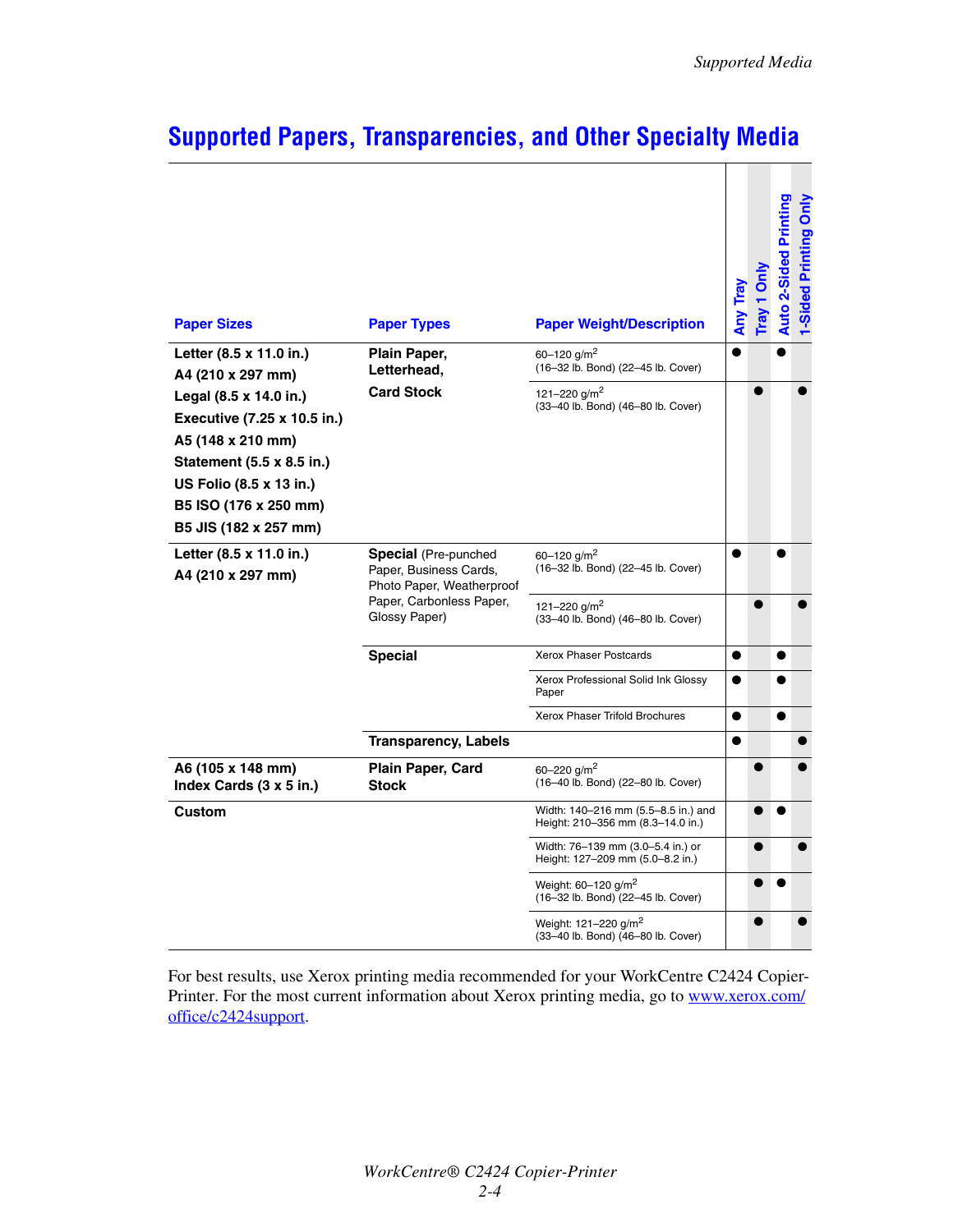## <span id="page-4-0"></span>**Supported Envelopes**

### **Note**

All envelopes should be printed single-sided only. Use only paper envelopes. Do not use envelopes with windows, metal clasps, or adhesives with release strips. Some wrinkling and embossing may occur when printing envelopes. See Printing on the *User Documentation CD-ROM* for information on how to minimize these occurrences.

| <b>Tray</b>                            | <b>Size/Description</b>                                                                                                                                                                   |  |
|----------------------------------------|-------------------------------------------------------------------------------------------------------------------------------------------------------------------------------------------|--|
| Print these envelopes from any tray    | #10 Commercial (4.12 x 9.5 in.)<br>DL (110 x 220 mm)<br>C5 (162 x 229 mm)                                                                                                                 |  |
| Print these envelopes from Tray 1 only | <b>E</b> #5 $\frac{1}{2}$ Baronial (4.375 x 5.75 in.)<br>■ #6 $\frac{3}{4}$ Commercial (3.625 x 6.5 in.)<br>Monarch (3.87 x 7.5 in.)<br>#6 ½ Booklet (6 x 9 in.)<br>Lee (5.25 x 7.25 in.) |  |

### **Note**

Envelopes with side seams, end-flaps, or with flat, announcement style flaps may jam.



**Supported Not Supported** 

See the *User Documentation CD-ROM* or go to the infoSMART Knowledge Base at [www.xerox.com/office/c2424infoSMART](http://www.office.xerox.com/cgi-bin/printer.pl?APP=udpdfs&PAGE=color&Model=WorkCentre+C2424&PgName=infosmart&Language=english) for more information about supported papers, transparencies, envelopes, and other specialty media.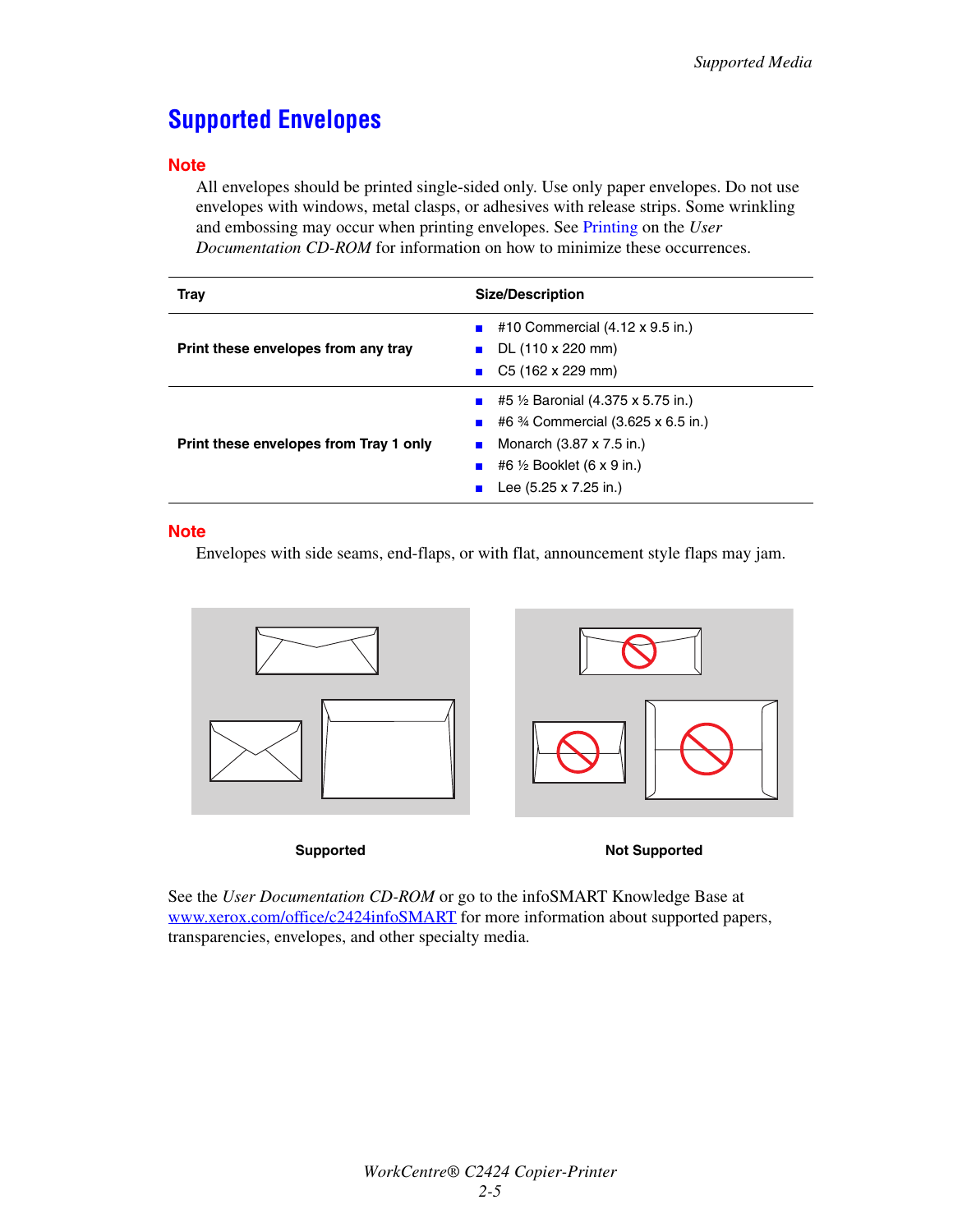## <span id="page-5-1"></span>**Media Storage Guidelines**

Providing a good environment, and safe handling and storage conditions for your paper and other media contributes to optimum print quality.

- Store paper in dark, cool, relatively dry locations. Most paper items are susceptible to damage from ultraviolet (UV) and visible light. UV radiation, which is emitted by the sun and fluorescent bulbs, is particularly damaging to paper items. The intensity and length of exposure to visible light on paper items should be reduced as much as possible.
- Maintain constant temperatures and relative humidity.
- Avoid light, heat, and dampness.
- Avoid attics, kitchens, garages, and basements for storing paper. Inside walls are drier than outside walls where moisture can collect.
- Store paper flat. Paper should be stored on pallets, cartons, shelves, or in cabinets.
- Avoid having food or drinks in the area where paper is stored or handled.
- Do not open sealed packages of paper until you are ready to load them into the system. Leave paper in the original packaging. For most commercial cut-size grades, the ream wrapper contains an inner lining that protects the paper from moisture loss or gain.
- Some specialty media is packaged inside resealable plastic bags. Leave the media inside the bag until you are ready to use it; reinsert unused media in the bag and reseal it for protection.

## <span id="page-5-0"></span>**Media that May Damage Your System**

Your system is designed to use a variety of media types for print and copy jobs. However, some media can cause poor output quality, increased paper jams, or damage to your system.

Unacceptable media for Trays 1–4 include:

- Rough or porous media
- Plastic media
- Paper that has been folded or wrinkled
- Paper that has been photocopied
- Paper with staples inserted
- Envelopes with windows, metal clasps, or adhesives with release strips
- Padded envelopes
- CD labels
- **•** Media that is less than 60 g/m<sup>2</sup> or more than 220 g/m<sup>2</sup>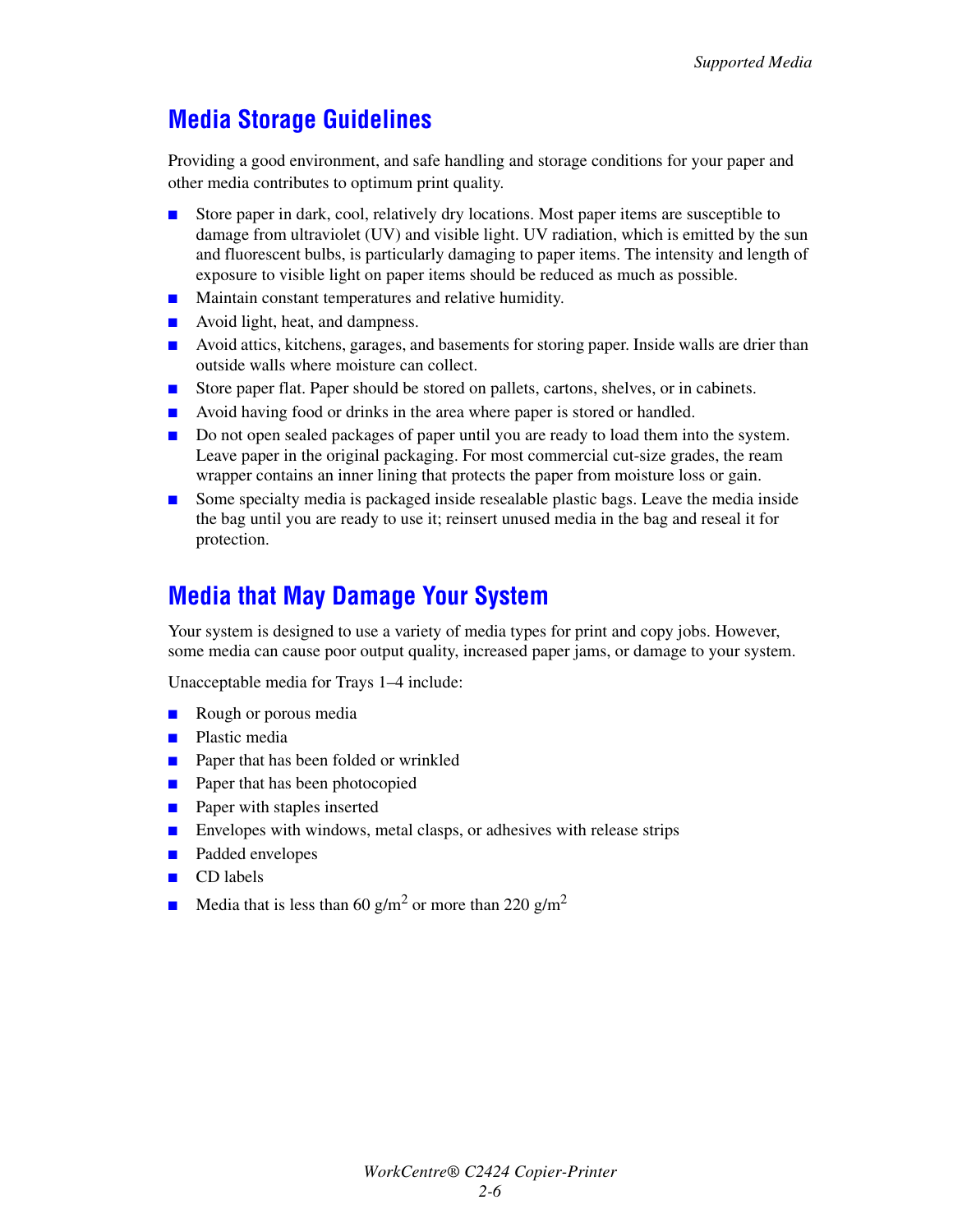# <span id="page-6-0"></span>**Loading Media in Tray 1**

Use Tray 1 for a wide range of media including:

- Plain paper
- Transparencies
- Card stock
- Labels
- Envelopes
- Some specialty media, such as photo paper, index cards, business cards, trifold brochures, glossy paper, carbonless paper, and weatherproof paper.
- Custom size paper ranging from 76 x 127 mm (3.0 x 5.0 in.) to 216 x 356 mm (8.5 x 14.0 in.).

### **Note**

If you change the paper in Tray 1, you are prompted by the control panel to either accept the indicated paper type and size or change them.



2424-176



Videos are available with instructions for using Tray 1. Videos are located on the *User Documentation CD-ROM* and at [www.xerox.com/office/c2424support](http://www.office.xerox.com/cgi-bin/printer.pl?APP=udpdfs&Page=color&Model=WorkCentre+C2424&PgName=userdocvideos&Filename=using_mpt.htm&language=english).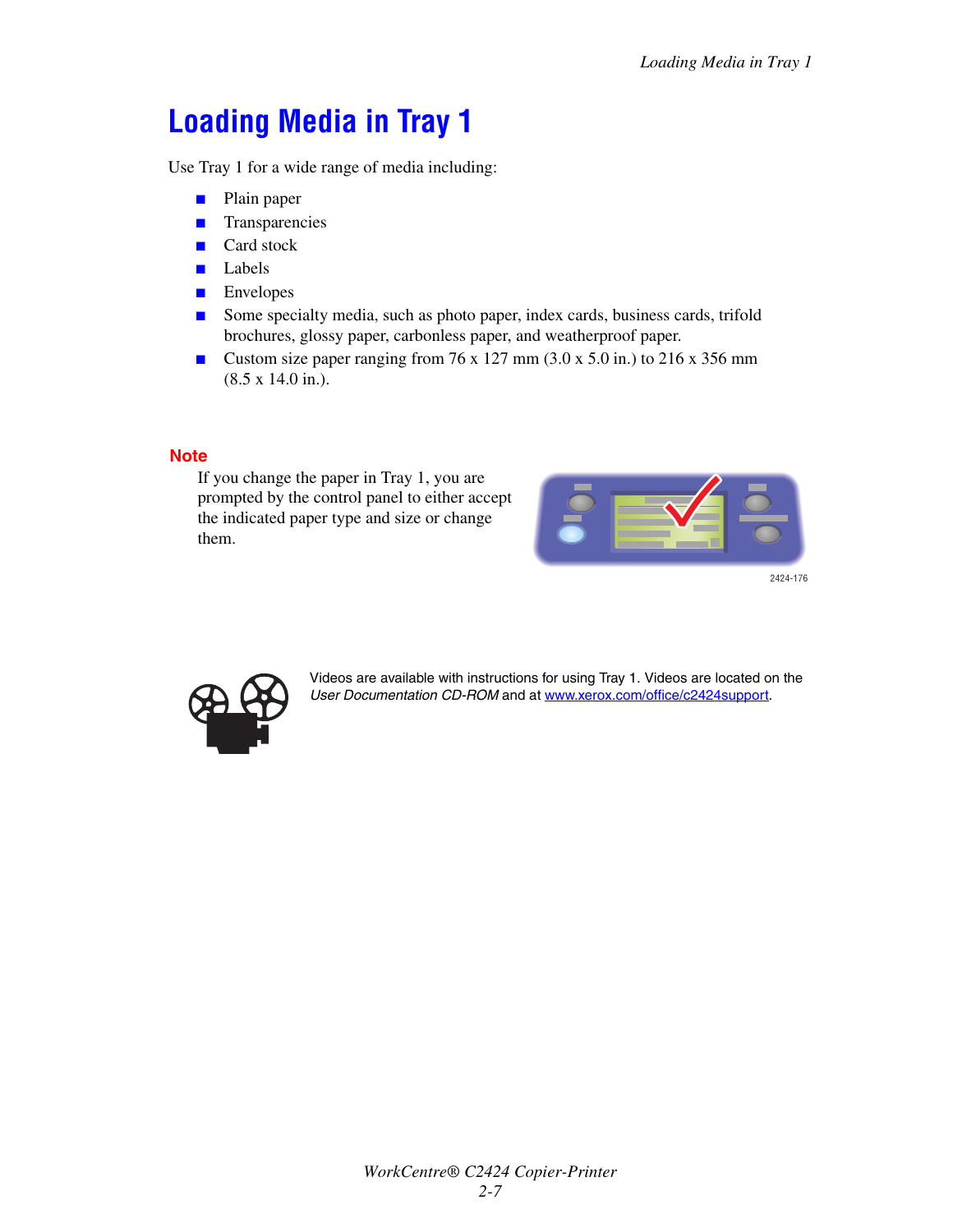To load paper or other media in Tray 1:

**1.** Open Tray 1 by pulling up and out on the handle.



**2.** Open the tray extension.

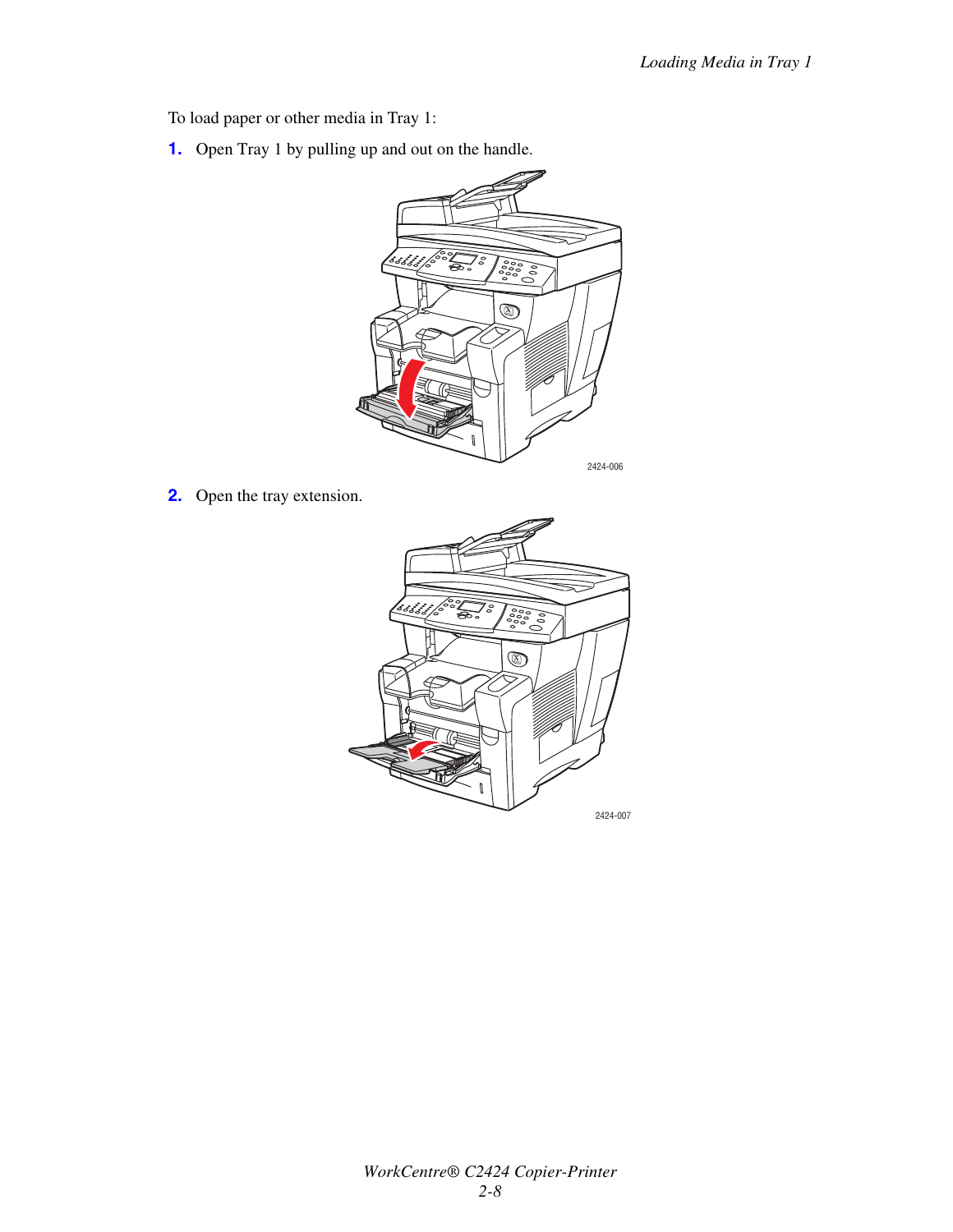- **3.** Insert the paper or other media into the tray.
	- **Single-sided printing**: Insert the side to be printed **facedown** with the **top** of page against the roller.
	- **2-sided printing**: Insert side one **faceup** with the **bottom** of the page against the roller.



■ **Pre-punched Paper**: Load pre-punched paper with the holes next to the right paper guide.



### **Caution**

When using pre-punched paper, adjust print or copy margins to accommodate the holes. Printing over the holes may cause ink to transfer onto subsequent pages. A minimum margin of 19 mm (0.75 in.) is recommended.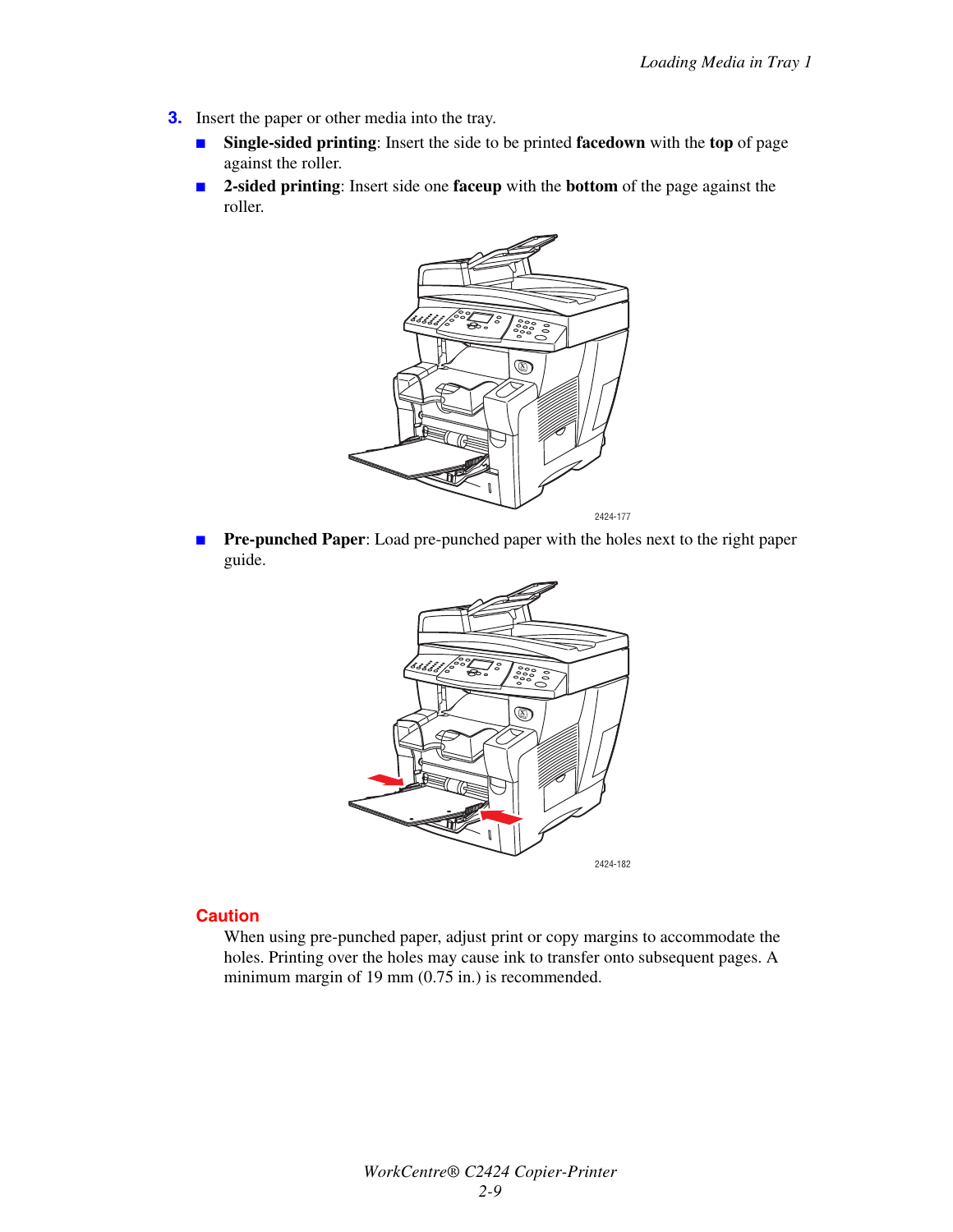■ **Envelopes**: Insert envelopes with the **flap side up** and the **flap** toward the left of the system. Slide the side guides until the arrows on the guides match the appropriate envelope size.



### **Caution**

Do not load paper above the fill line on the inside of the left guide. Overloading the tray may cause paper jams.

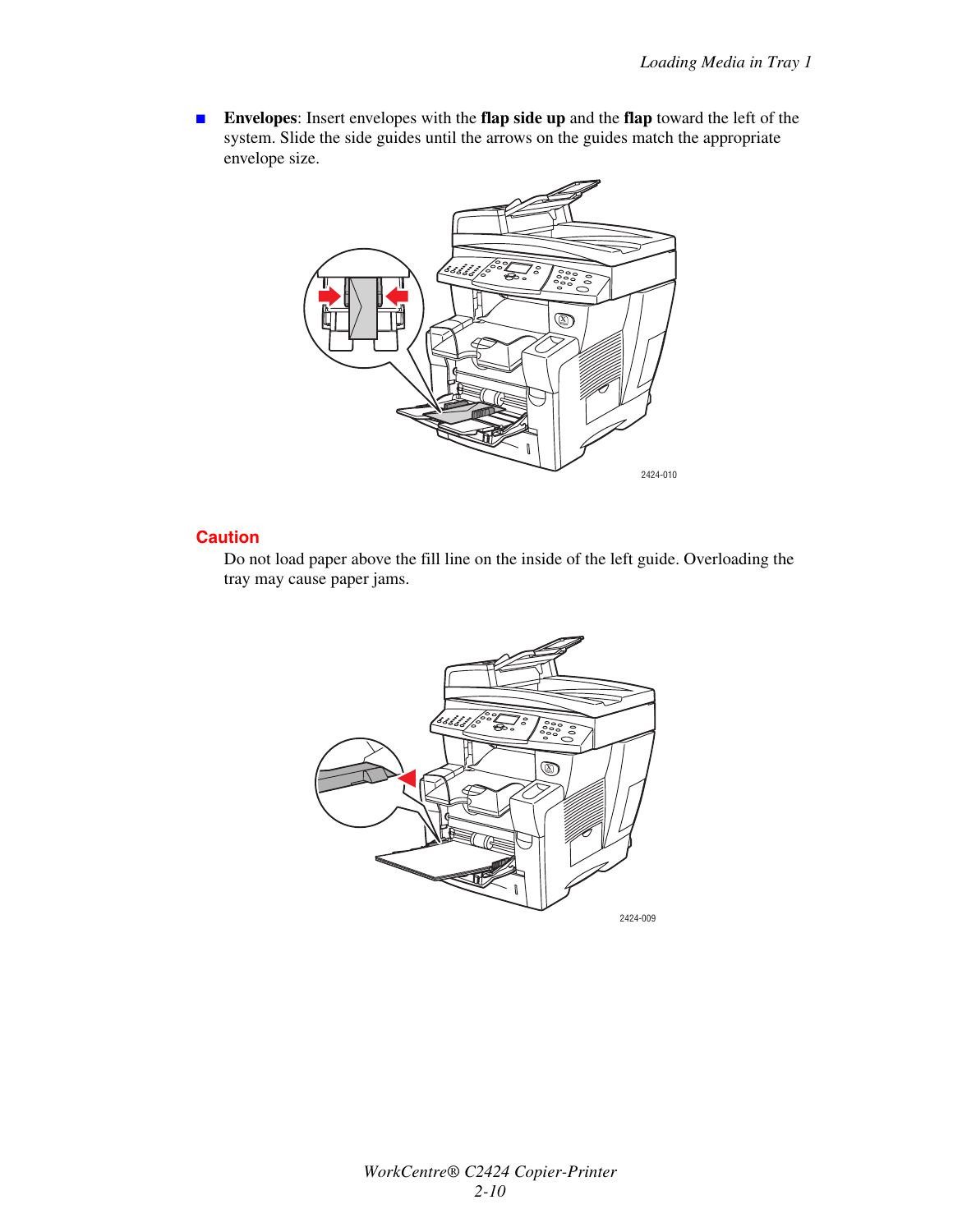**4.** Verify that the paper is pushed against the roller until it stops and verify that the side guides are pressed against the paper.



- **5.** When prompted at the control panel:
	- If the paper size and type are correct, press the **Enter** button.
	- If the paper size and type are not correct, select **Change**, press the **Enter** button, select the paper size, press the **Enter** button, select the paper type, then press the **Enter** button.
	- If you are using custom size paper, see the Printing chapter of this guide for instructions on entering the **Custom Width** and the **Custom Height** of the paper.

### **Note**

If the control panel does not show the paper size that you loaded, slide the paper guides to fit against the paper, then repeat Step 5.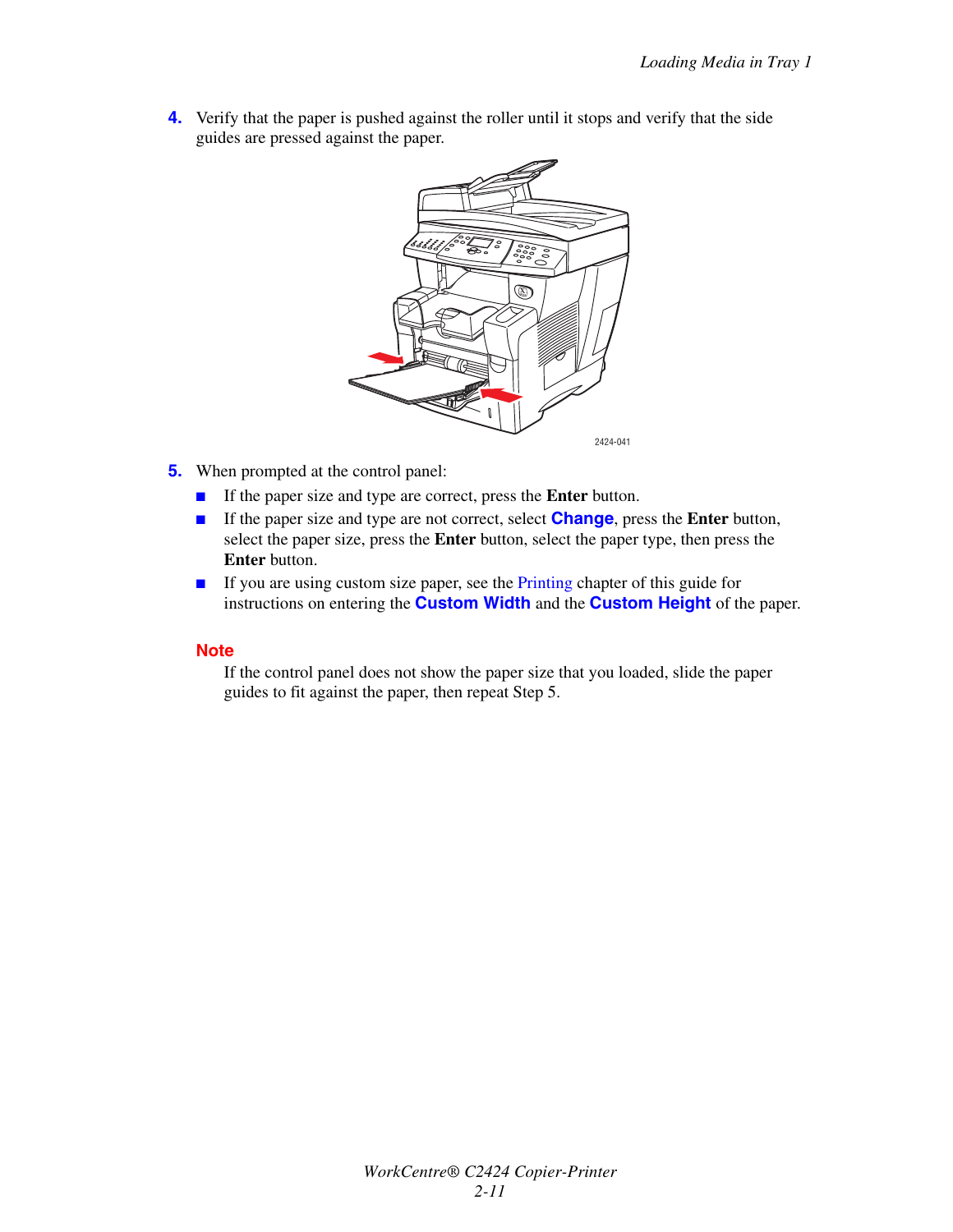**6.** Adjust the output tray for short or long media.



For media shorter than 190 mm (7.5 in.), flip up the paper stop.

For media longer than 297 mm (11.7 in.), extend the output tray.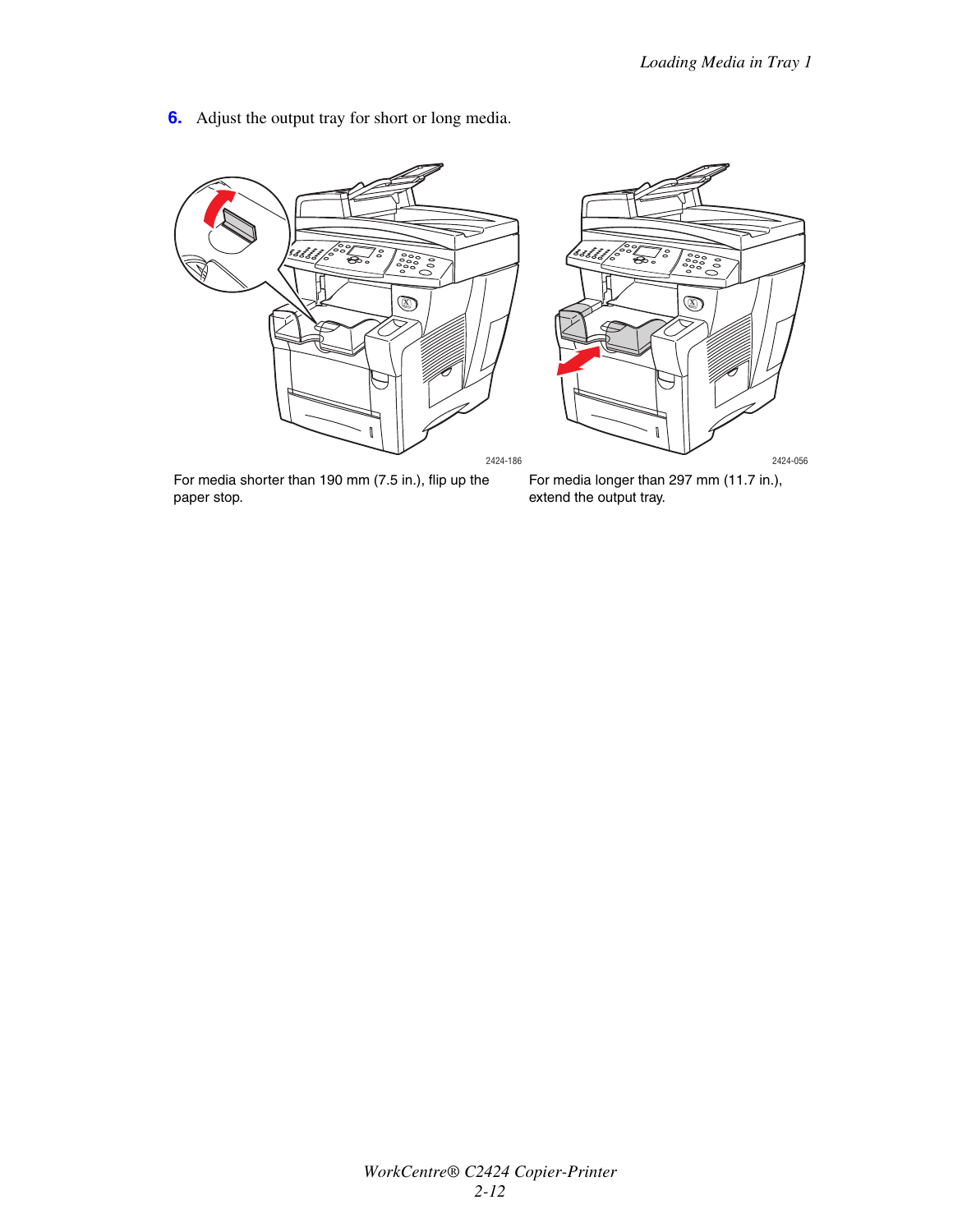# <span id="page-12-0"></span>**Loading Media in Trays 2, 3, and 4**

Use Trays 2, 3, and 4 for a wide range of media including:

- Plain paper
- Transparencies
- Labels
- #10 Commercial, DL, and C5 envelopes
- Some specialty papers, such as Xerox Professional Solid Ink Photo Paper and Glossy Paper, and Xerox Phaser Postcards, Trifold Brochures, and Weatherproof Paper.

To load paper or other media in Tray 2, 3, or 4:

**1.** Pull the tray completely out of the system.

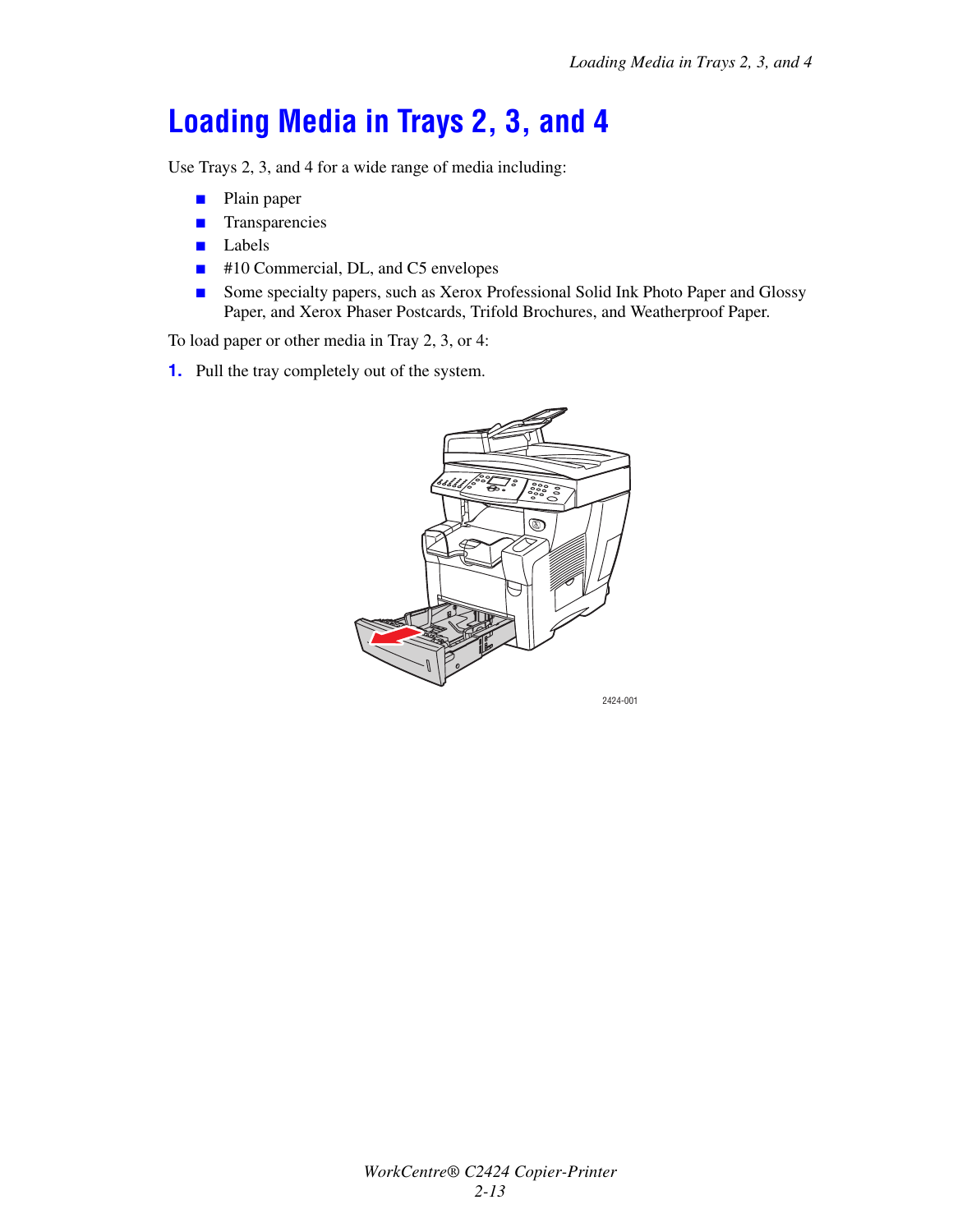- **2.** If necessary, adjust the length and side paper guides to match the size of the paper.
	- Press the sides of the length guide, then slide the guide until the arrow on the guide matches the appropriate paper size and clicks into place.
	- Slide the side guides until the arrows on the guides match the appropriate paper size and the guides click into place.



### **Note**

When the paper guides are adjusted correctly, there may be a small space between the paper and the guides.

- **3.** Insert the paper into the tray.
	- **Single-sided printing**: Insert the side to be printed **faceup** with the **top** of the page toward the **front** of the tray.
	- **2-sided printing**: Insert side one **facedown** with the **top** of the page toward the **back** of the tray.

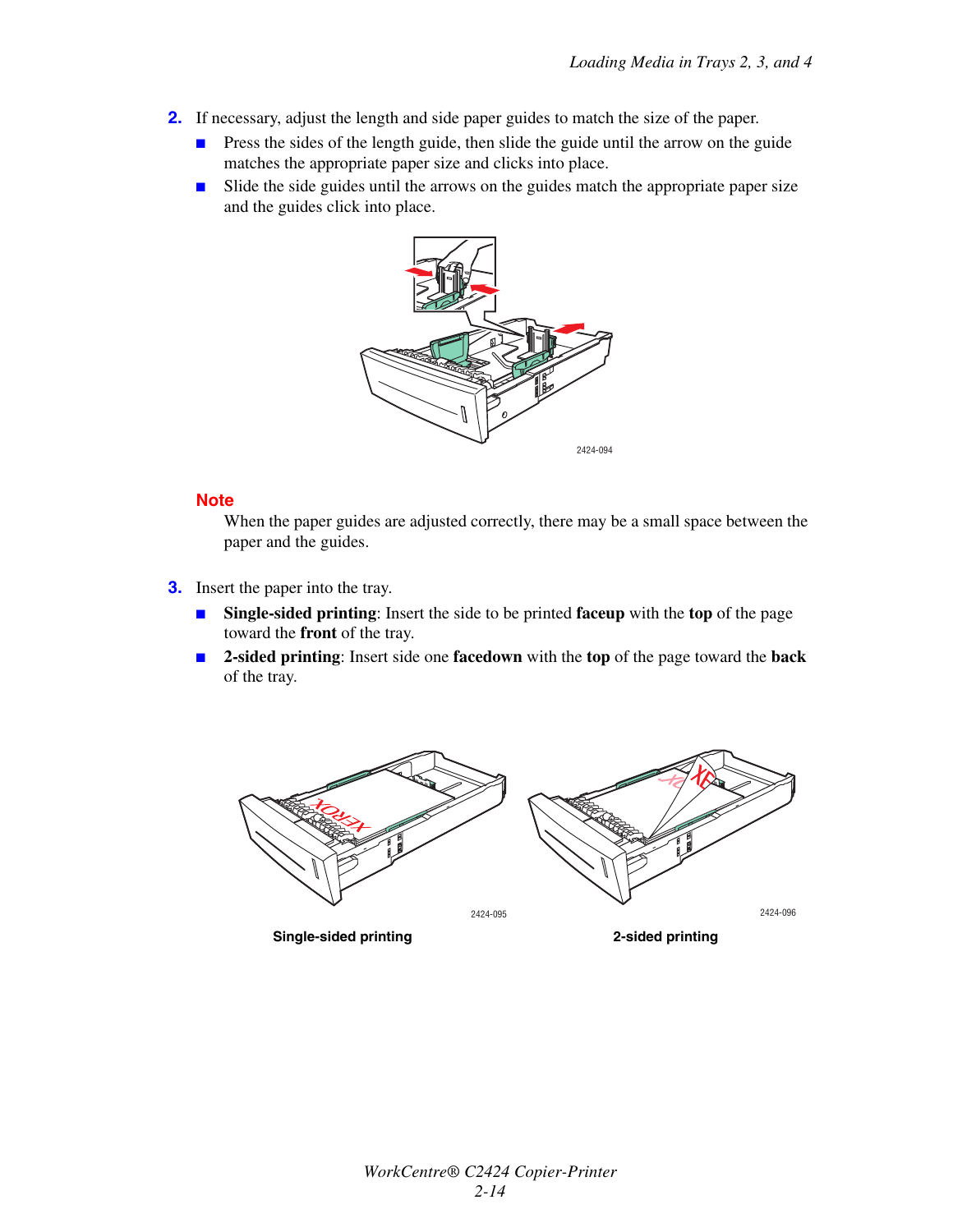**Pre-punched Paper**: Load pre-punched paper with the holes next to the right paper guide.



#### **Caution**

When using pre-punched paper, adjust print or copy margins to accommodate the holes. Printing over the holes may cause ink to transfer onto subsequent pages. A minimum margin of 19 mm (0.75 in.) is recommended.

■ **Envelopes**: Insert the envelopes with the **flap side down** and the **flap** of the envelope toward the **left** of the system.



#### **Caution**

There are separate fill lines inside the tray for envelopes and for other media. Do not load the tray above the appropriate fill line. Overloading the tray may cause jams.